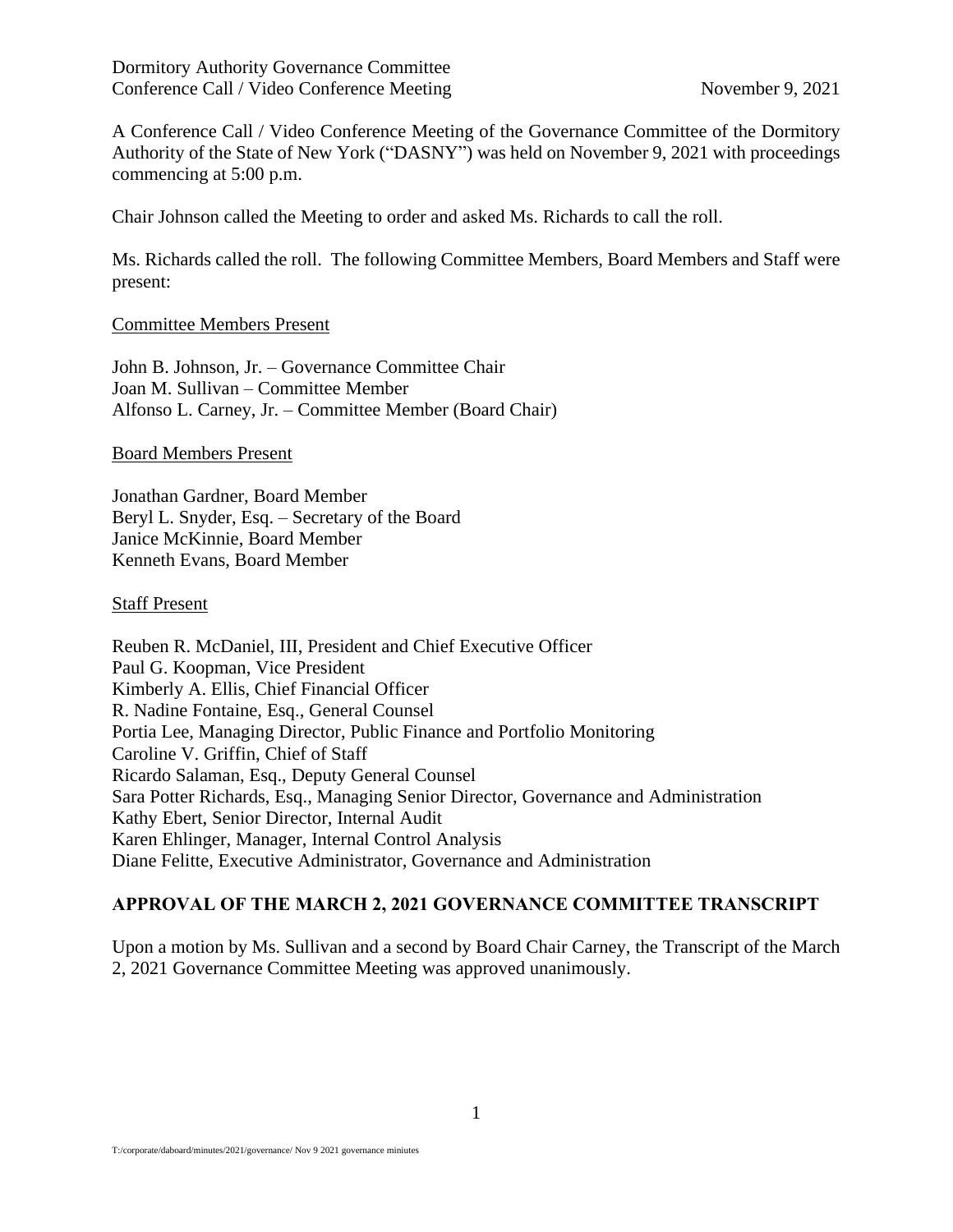## **EXECUTIVE COMPENSATION**

President McDaniel summarized his Memorandum to the Board regarding Executive Compensation. He explained that during the pandemic, DASNY froze salary increases for Union and Management/Confidential employees. Several months ago, in accordance with applicable guidance, DASNY authorized cost of living and contractual increases for Union employees. Those increases are now in effect. The President stated that DASNY's Finance and Budget teams subsequently analyzed the impact of raises for Management and Confidential employees, as well as Staff Officers, in accordance with guidance from the Division of Budget. He summarized the raises that would apply to each of the staff categories and requested that the Committee recommend the implementation of the raises to the full Board.

After a brief discussion, Ms. Sullivan moved to recommend approval by the full Board at the November 10, 2021 Board meeting. Mr. Carney seconded the motion and it was unanimously approved.

# **ANNUAL REVIEW – CORPORATE GOVERNANCE CHARTER AND CORPORATE GOVERNANCE PRINCIPLES**

Ms. Richards informed the Committee Members that before them for their Annual Review was the Corporate Governance Charter and Corporate Governance Principles. She stated that Staff is not recommending any changes to these documents at the present time. She noted that no formal action by the full Board would be necessary, simply a review by the Governance Committee.

No comments or proposed changes were made, and the Annual Review was completed.

# **ANNUAL REVIEW – MISSION STATEMENT, PERFORMANCE MEASURES AND REVISED METRICS**

Ms. Richards presented the Annual Review of the Mission Statement, Performance Measures and Revised Metrics. She stated that staff is recommending several minor changes to the Metrics as set forth in the blacklined version provided in the Board materials. Ms. Richards explained that the changes bring the language current with existing law and practice.

In response to an inquiry by Ms. Sullivan, the President and Vice President explained that DASNY currently imposes contract goals of 6% of contract value for service-disabled Veteran owned businesses (SDVOB). After discussion, it was agreed that DASNY staff will evaluate whether to include reference to SDVOB goals in the Metrics and if so, to bring additional changes back to the Committee in the near future.

Mr. Carney moved that the proposed Resolution advance to the full Board at tomorrow's meeting. Ms. Sullivan seconded the motion, which was unanimously approved.